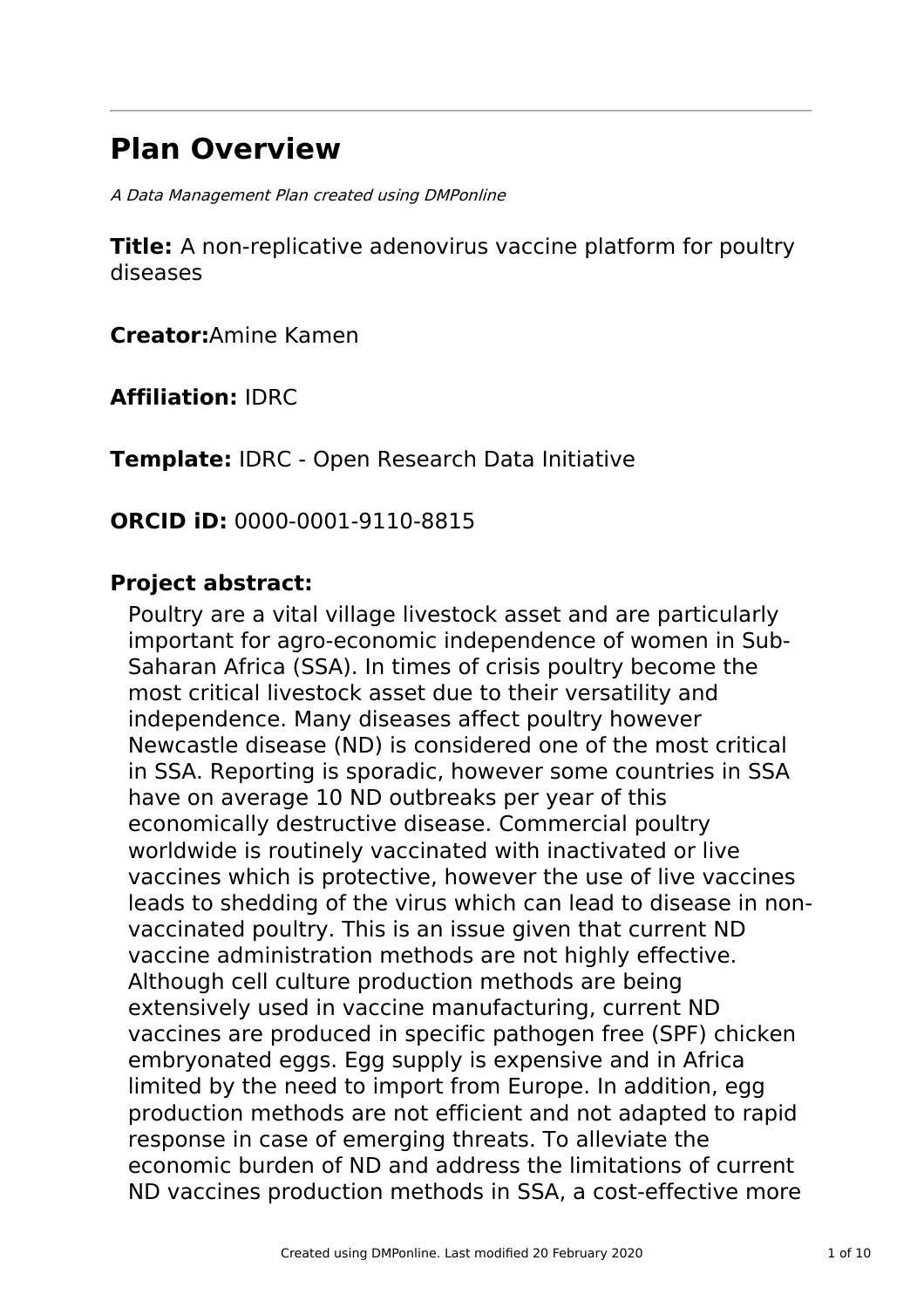efficient ND vaccine is needed. We propose to use a nonreplicative adenovirus-vectored vaccine which expresses the immunogenic glycoprotein HN and F of ND virus manufactured using HEK293 cell culture rather than eggs. Adenovirus (Ads) vectors are extensively used as recombinant vaccines with many advantages including cost-effective manufacturing, longterm stability, high efficacy, a well-established safety profile in humans and animals and demonstrated superiority over existing inactivated or attenuated egg produced. Importantly, we will contribute to build capacity at NVI, Ethiopia by transferring a robust and flexible technology platform for cellculture manufacturing of veterinary vaccines

**ID:** 45836

# **Last modified:** 20-02-2020

# **Grant number / URL:** 108627

# **Copyright information:**

The above plan creator(s) have agreed that others may use as much of the text of this plan as they would like in their own plans, and customise it as necessary. You do not need to credit the creator(s) as the source of the language used, but using any of the plan's text does not imply that the creator(s) endorse, or have any relationship to, your project or proposal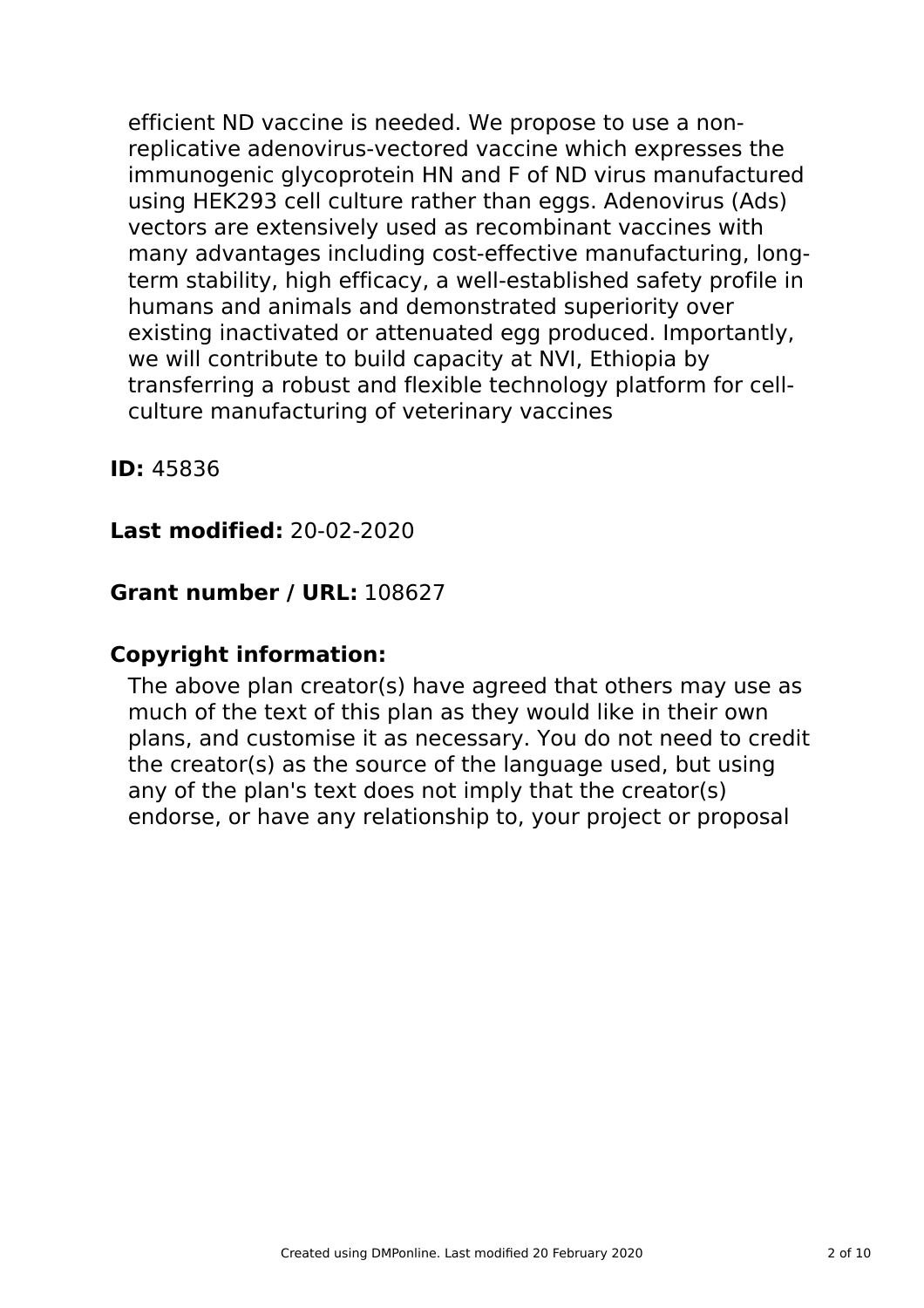# **A non-replicative adenovirus vaccine platform for poultry diseases**

# **Project and author details**

### **Please enter your project title.**

A non-replicative adenovirus vaccine platform for poultry diseases

### **Project description.**

Newcastle Disease (ND) is considered one of the most critical diseases affecting poultry in Sub-Saharan Africa (SSA). Although reporting is sporadic, some countries have on average 10 outbreaks per year while immunizations with inactivated or live vaccines possess some well-known disadvantages such viral shedding that can lead to disease in non-vaccinated poultry. Current NDV vaccine administration methods are not highly effective. NDV vaccines currently available are produced in specific pathogen free chicken embryonated eggs. Egg supply is expensive and in Africa is limited by the need to import from Europe. In addition, egg production methods are not efficient compared to cell culture technologies and not adapted to rapid response in case of emerging threats. The main goal of this project is to develop a vaccine manufacturing platform based on the use of a non-replicative human adenovirus vector, expressing the F and HN antigens from Newcastle Disease Virus (NDV) for production in HEK293 cells cultured in suspension, with a superior cost of goods and safer against ND compared to vaccines produced in eggs at the National Veterinary Institute (NVI) of Ethiopia. Formulation options to evaluate for delivery include oral drench, eye drop, and ultimately in ovo administration. The protective capacity of rAd-NDV vaccine against ND is intended to be at least as robust as the existing vaccines produced by the NVI. The technology, developed equally by male and female scientists in Africa and Canada, provides a platform amenable to rapid adaptation to other avian viral threats in SSA (such as avian influenza) or diseases affecting small farm animals of economic importance.

**The specific project objectives for the 30-month duration are:**

**Aim#1**: to engineer recombinant replication incompetent adenovirus 5 vectors to express the F and HN antigens of NDV alone and in combination (rAd5-ND-F, rAd5-HN, and rAd5- ND-F-HN) and select the most effective antigens presentation.

**Aim#2**: to identify critical process parameters impacting the yield and quality of rAd5-ND vaccine using small-scale HEK293 culture systems.

**Aim#3:**to rationally define a process operating strategy allowing high-cell density productive infection in bioreactors.

**Aim#4**: to define downstream processing and final formulation steps for the oral drench, eye drop, or in ovodelivery.

**Aim#5:**to performanimal studies on humoral and cellular immune response to Ad-ND **Aim#6:**to complete comparative animal studies on vaccine efficacy via the different delivery methods (oral, eye-drop, in ovo) relative to ND vaccines: live NDV vaccine Hichner B1/Lasota strain, NDV thermostable vaccine, and inactivated NDV LaSota strain vaccine currently produced by NVI.

**Aim#7**: Evaluate rAd-ND vaccine stability relative to live NDV vaccine Hichner B1/Lasota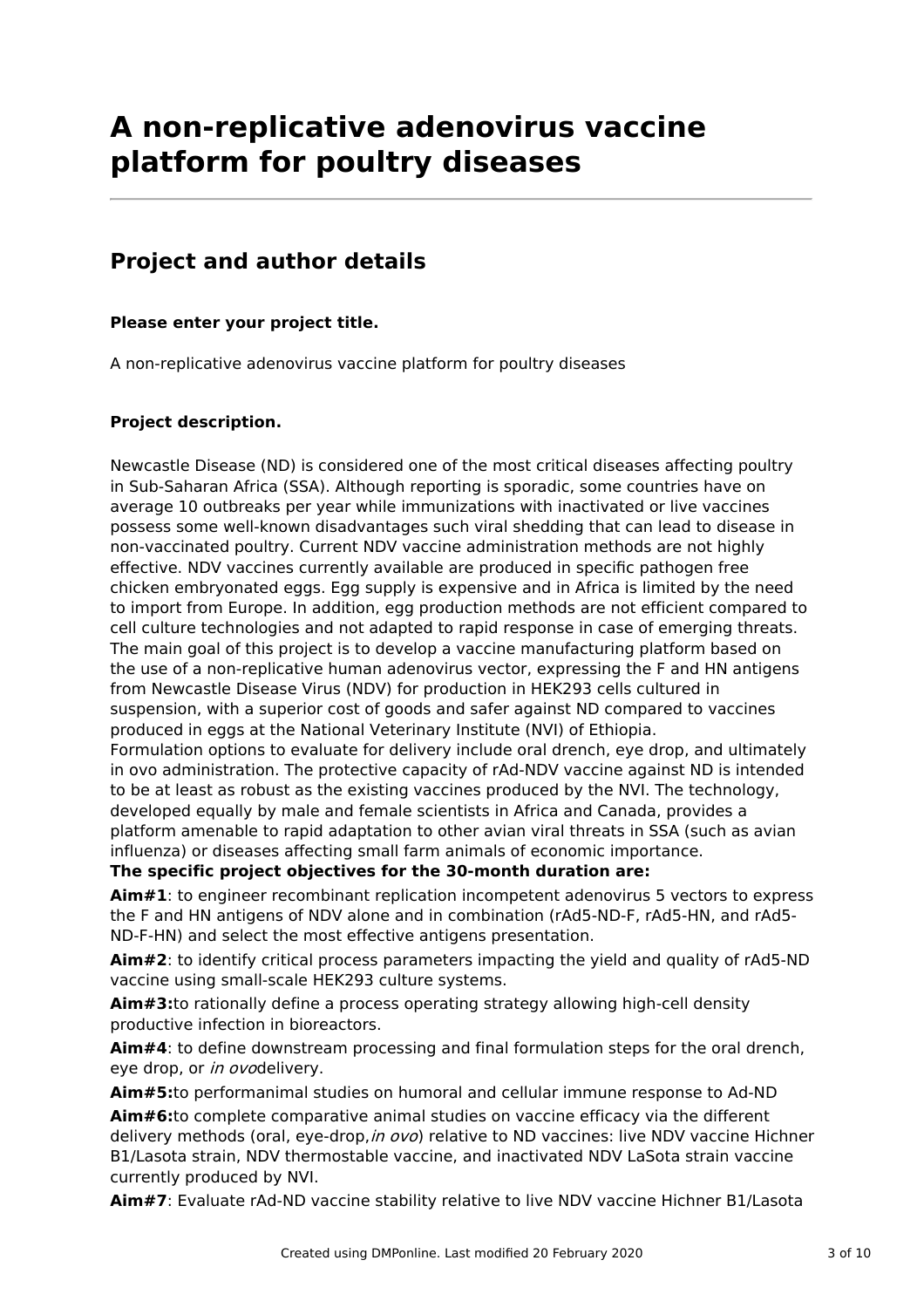strain, NDV thermostable vaccine, and inactivated NDV LaSota strain vaccine. To perform toxicology studies in non-target organisms.

**Aim#8**: to conduct sustainable technology transfer which builds the capacity of the NVI. Presently, different variants of recombinant adenoviral vectors expressing the F and HN antigens of NDV (encoding sequences from recent Ethiopian field isolates) were constructed under different regulatory elements and rescued following a novel and straightforward approach. The expression of the encoded antigens was demonstrated in vitro and their characterization was completed. The identification of critical parameters for optimal rAds production at high cell densities in HEK293 serum-free cells has been conducted, followed by process intensification for production at cell densities over 4- 6M/mL and by process development in bioreactors, assessments of purification and formulation. The viruses have been prepared at high titers (over  $1 \times 1011$  infective particles per mL), stocked, and used in animal immunization experiments for the identification of the most immunogenic candidate and evaluation of functionality in vivo. The evaluation by ELISA and hemagglutination inhibition assays (HIA) of the humoral immune response elicited in mice and chicken by the different adenoviral vectors demonstrated the induction of specific antibodies against the F- and HN- antigens alone or in combination, with detection of neutralizing antibodies against NDV confirmed by an in vitro seroneutralization assay. The development of a final process for the rAd-NDV vaccine production at larger scale (3L controlled bioreactors) is also currently in progress. Overall,to support the technology transfer and deployment of the vaccine production process at NVI and IPT, a set of reliable and efficient bioreactor monitoring tools and control strategies has been developed. Some innovations of the project in course are: a new process development for Ads production at high cell densities in HEK293 serum-free cells including an improved protocol for viral rescue and amplification, a new viral vectorbased vaccine against NDV based on the sequence of local Ethiopian isolates, and a new technological platform for the rapid development of novel anti-viral vaccines for poultry.

| Author name                  | Institutional affiliation                  | Contact email               | ORCID |
|------------------------------|--------------------------------------------|-----------------------------|-------|
| <b>Omar Farnos-</b><br>Villr | McGill University, Canada                  | omar.farnosvillar@mcgill.ca |       |
| Esayas Gelaye                | National Veterinary Institute,<br>Ethiopia | esayasgelaye@gmail.com      |       |
| Hela Kallel                  | Institut Pasteur de Tunis, Tunisia         | Hela.Kallel@pasteur.tn      |       |
| Khaled Trabelsi              | Institut Pasteur de Tunis, Tunisia         | khaled.trabelsi@pasteur.tn  |       |
|                              |                                            |                             |       |

### **Author and co-author details**

### **Data description**

### **Describe the datasets you will submit.**

| Format and justification<br>Description |  |        |
|-----------------------------------------|--|--------|
|                                         |  | volume |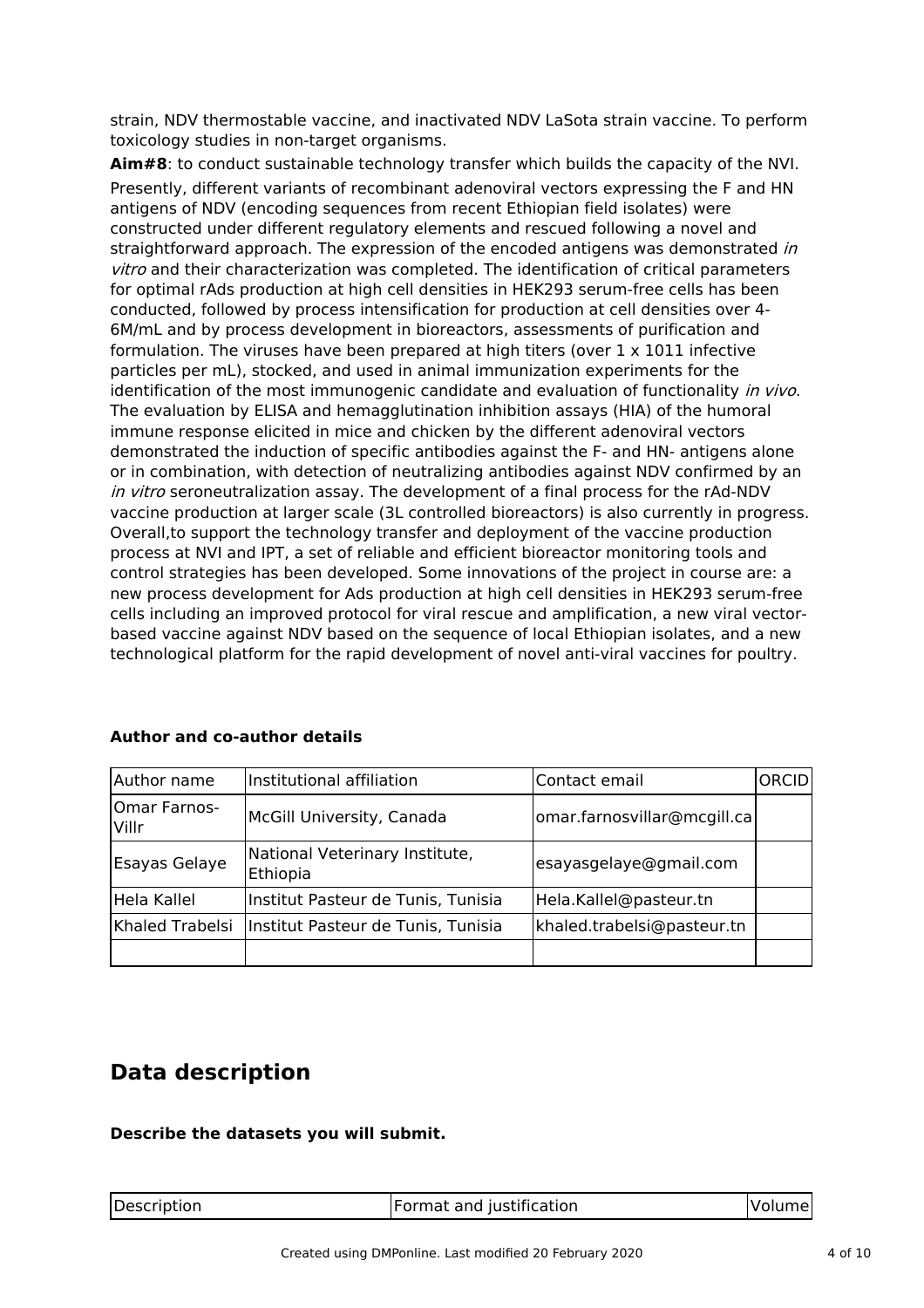| First data to be submitted is<br>related to the generation of<br>various adenoviral vectors and<br>their production as vaccine<br>candidates in cells cultured in<br>suspension. Data will include<br>characterization of such vectors. | In terms of vectors sequence, the data will<br>be submited as Fasta format. This includes<br>the foreign sequences inserted and<br>additional sequences for identfication of<br>each vector and the expression cassette.<br>The functionality of the vectors was also<br>assessed by the biochemical<br>characterization of the recombinant<br>products expressed in different cell lines.<br>Data to be submitted will specify product<br>size, antibodies used, and expression levels.<br>This information will be submitted as TIFF<br>files and microsoft word documents.                                                                                                                                                                                                                       | Up to<br>1Gb |
|-----------------------------------------------------------------------------------------------------------------------------------------------------------------------------------------------------------------------------------------|-----------------------------------------------------------------------------------------------------------------------------------------------------------------------------------------------------------------------------------------------------------------------------------------------------------------------------------------------------------------------------------------------------------------------------------------------------------------------------------------------------------------------------------------------------------------------------------------------------------------------------------------------------------------------------------------------------------------------------------------------------------------------------------------------------|--------------|
| New viral rescue method<br>proposed, which resulted in a<br>considerable improvement in the<br>adenovirus production process.                                                                                                           | Cell density values expressed as total cells<br>per ml and virus titers showing the kinetics<br>of amplification and production will be the<br>data submitted in its original form as Excel<br>sheets.<br>Data on the characterization of these<br>primary adenovirus stocks includes analysis<br>of integrity and purity (by HPLC for<br>determination of viral particles [VP] per ml)<br>and measurement of infectious viral<br>particles [IVP] per ml using a cell-based<br>ELISA for the detection of the hexon protein.<br>These data will be provided as as TIFF files<br>and as Excel sheets.<br>Datasets with TCID50 (median tissue culture<br>infectious dose) values performed in<br>adherent HEK 293A cells for virus titration<br>will be also provided in the form of Excel<br>sheets. | Up to<br>5Gb |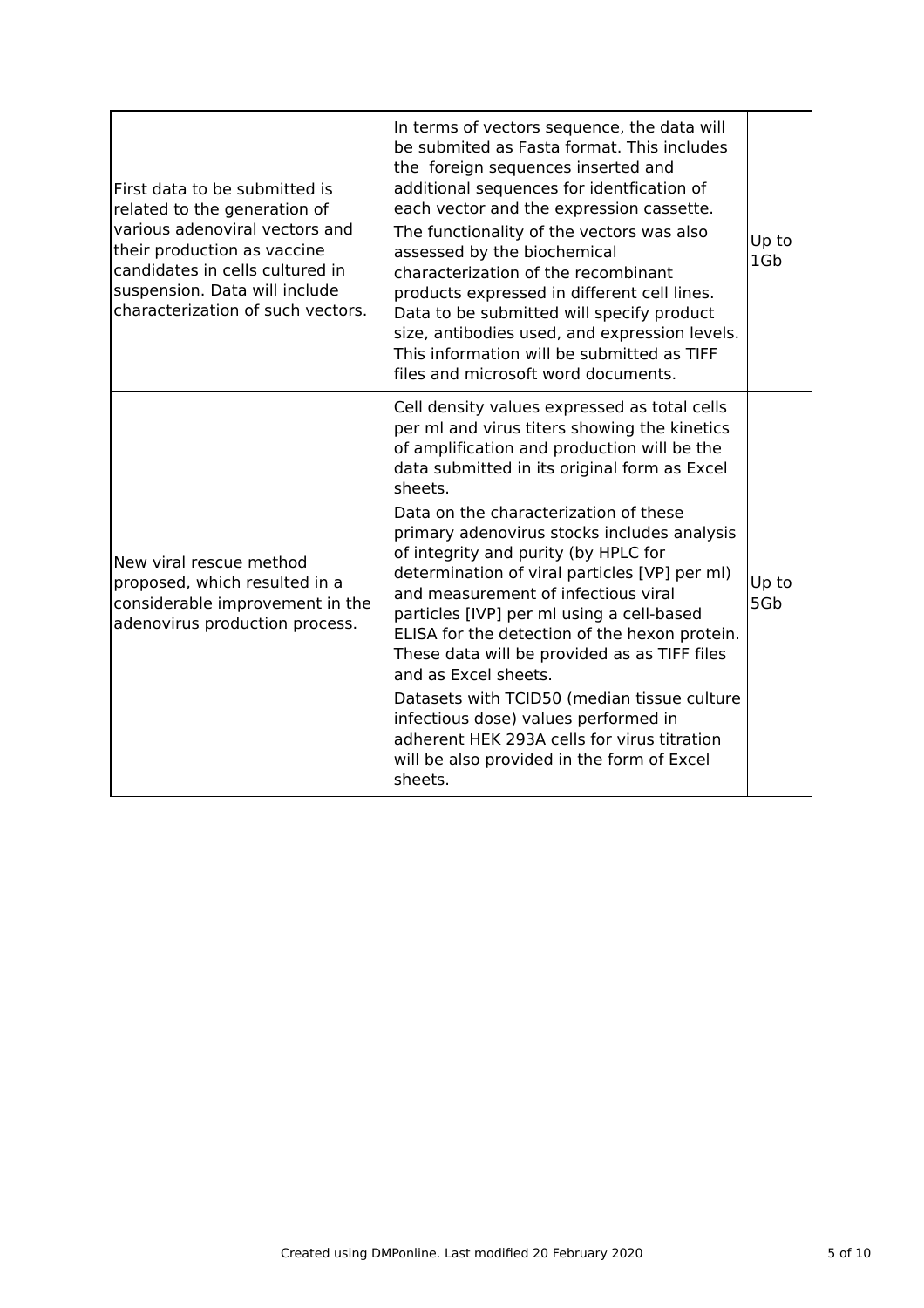| Data from the different batch and<br>fed-batch cultivation experiments<br>conducted will be submitted. It<br>consist in a range of operating<br>culture conditions for rAd<br>production in suspension, to<br>achieve viral production at cell<br>densities over 4-6M cells per ml in<br>shake culture flasks.<br>The experimental conditions<br>mimicked in a first approach the<br>perfusion-type of culture, with<br>infection at different cell densities<br>following centrifugation and<br>exchange for fresh culture<br>medium. In subsequent<br>approaches, cells in suspension<br>were cultured in batch until<br>reaching certain cell densities and<br>Ad infection was initiated at each<br>of these cell densities. Different<br>fed-batch strategies were<br>conducted in order to investigate<br>whether the presence of additives,<br>starting at the time of infection or<br>before the time of infection, at<br>different regimens, could increase<br>the viral production capacity. Data<br>sets will be submitted for all the<br>culture conditions assayed. | The parameters submitted as datasets for<br>the analysis of each experimental condition<br>are: cell density expressed as total cells per<br>ml, total viable cells per ml, viability<br>(expressed in percent), cell diameter and<br>daily time points comprising the whole<br>duration of every experiment. This will be<br>submitted in the form of Excel data sheets.<br>A detailed description of the cultivation<br>conditions will be submitted in form of word<br>document.<br>The experimental conditions were tested by<br>infection with one recombinant Ad5 vector<br>expressing GFP, intended for the final<br>calculation of both volumetric virus<br>productivity and cell specific viral yield. The<br>assessment of GFP expression was<br>conducted by flow cytometry, using the<br>disruption and culture supernatants from the<br>original flasks for further infection of<br>adherent HEK293 in 96-well plates. Datasets<br>from flow cytometry measurements will be<br>submitted for each condition. They are<br>expressed as total number of cells according<br>to the gating strategy employed, number of<br>positive cells expressing GFP, number of<br>infectious viral particles per ml and number<br>of infectious viral particles per cell. These<br>datasets may be submitted in their original<br>format (FCS files, which require an<br>specialized software) or in the form of Excel<br>data sheets. | Up to<br>5Gb |
|----------------------------------------------------------------------------------------------------------------------------------------------------------------------------------------------------------------------------------------------------------------------------------------------------------------------------------------------------------------------------------------------------------------------------------------------------------------------------------------------------------------------------------------------------------------------------------------------------------------------------------------------------------------------------------------------------------------------------------------------------------------------------------------------------------------------------------------------------------------------------------------------------------------------------------------------------------------------------------------------------------------------------------------------------------------------------------|--------------------------------------------------------------------------------------------------------------------------------------------------------------------------------------------------------------------------------------------------------------------------------------------------------------------------------------------------------------------------------------------------------------------------------------------------------------------------------------------------------------------------------------------------------------------------------------------------------------------------------------------------------------------------------------------------------------------------------------------------------------------------------------------------------------------------------------------------------------------------------------------------------------------------------------------------------------------------------------------------------------------------------------------------------------------------------------------------------------------------------------------------------------------------------------------------------------------------------------------------------------------------------------------------------------------------------------------------------------------------------------------------------------------------------------|--------------|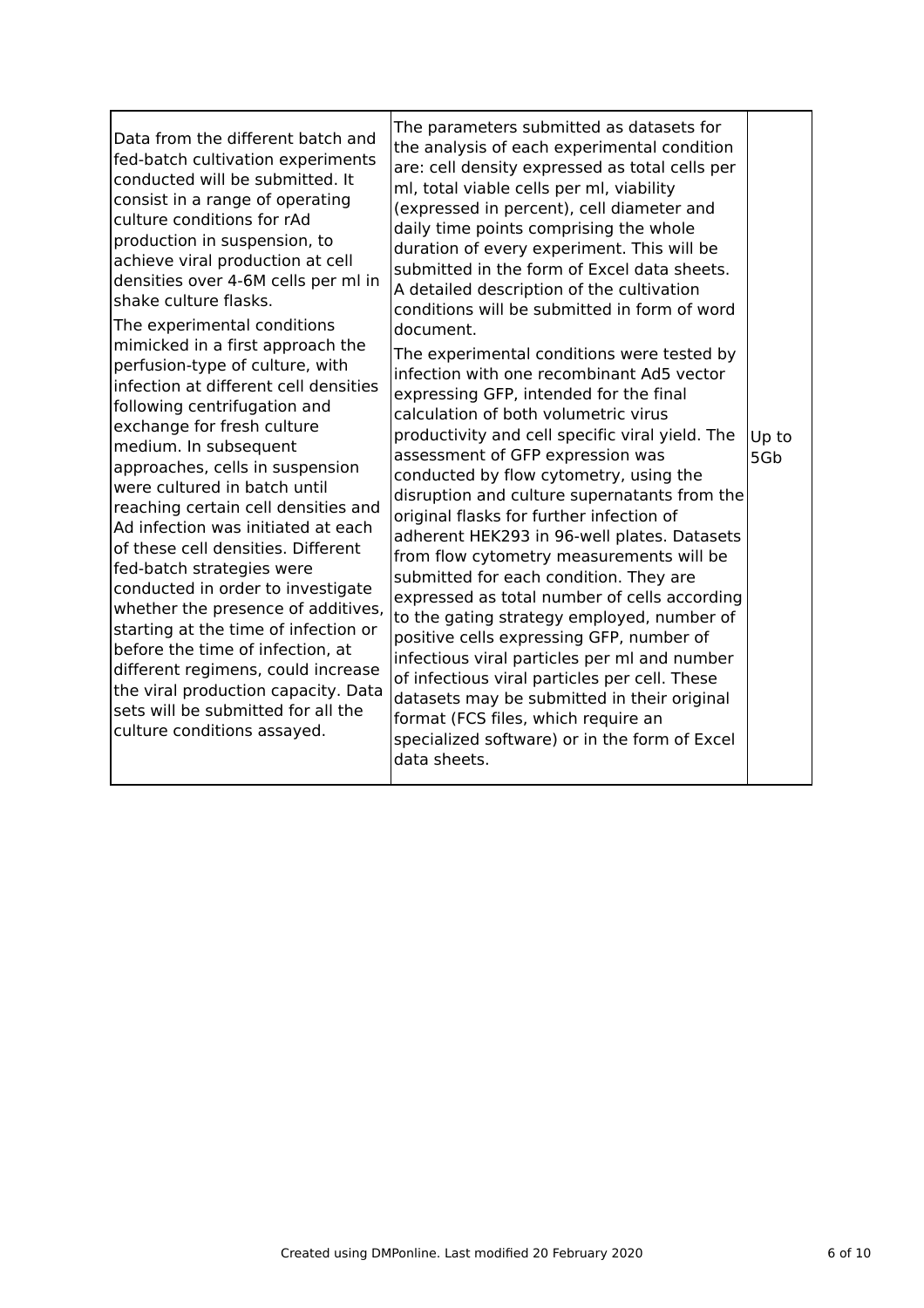| The analyses with the recombinant<br>adenoviruses encoding the NDV<br>antigens have also involved<br>differential nutrient composition,<br>and differential multiplicity and<br>time of infection. In conjunction<br>with the experiments described<br>previously, the initiation of the<br>scale-up and validation in 1-3L<br>bioreactors is presently in<br>progress.                                                                                                                                                                                                                                                                   | Datasets to be submitted will comprise<br>batch and fed-batch bioreactor process<br>parameters from bioreactor runs already<br>finished, such as speed of agitation for cells<br>growth, pH, dissolved oxygen concentration,<br>temperature, capacitance values (pF/cm)<br>along the process (to monitor changes in<br>cells undergoing the productive infection<br>phase), as well as additional operational<br>parameters. They will be submitted in the<br>form of Excel data sheets supported by TIFF<br>additional files and word documents with<br>detailed explanations.<br>The kinetics of growth, nutrient<br>consumption, product synthesis values, viral<br>particles per ml of culture, infectious viral<br>particles per ml of culture and specific<br>productivity will be also provided as datasets<br>in the form of Excel data sheets supported<br>by TIFF additional files.<br>Finally, data on the biochemical, structural<br>and functional characterization of the<br>adenoviruses produced and their encoded<br>antigens will be also provided by means of<br>TIFF and word files.<br>In addition, datasets on the VP/ml and IVP/ml<br>will be provided for the simplified<br>streamlined downstream processing being<br>developed for the Ad5 vectors in the form of<br>Excel datasheets. | Up to<br>5G <sub>b</sub> |
|-------------------------------------------------------------------------------------------------------------------------------------------------------------------------------------------------------------------------------------------------------------------------------------------------------------------------------------------------------------------------------------------------------------------------------------------------------------------------------------------------------------------------------------------------------------------------------------------------------------------------------------------|------------------------------------------------------------------------------------------------------------------------------------------------------------------------------------------------------------------------------------------------------------------------------------------------------------------------------------------------------------------------------------------------------------------------------------------------------------------------------------------------------------------------------------------------------------------------------------------------------------------------------------------------------------------------------------------------------------------------------------------------------------------------------------------------------------------------------------------------------------------------------------------------------------------------------------------------------------------------------------------------------------------------------------------------------------------------------------------------------------------------------------------------------------------------------------------------------------------------------------------------------------------------------------------------------------------|--------------------------|
| Data generated from the<br>evaluation of the immunogenicity<br>and protective efficacy of the<br>vectors produced includes<br>assessments of immunogenicity in<br>the target species, with<br>measurements of specific humoral<br>and cell-mediated immune<br>responses specific to NDV,<br>comparative studies on vaccine<br>protective efficacy, immunization<br>regimens and routes of delivery<br>and safety in the target animal<br>species.<br>Data from the functionality of the<br>adenoviruses in vivo suche as their Excel datasheets.<br>immunogenicity and protective<br>efficacy in animals is presently<br>being generated. | The datasets will consist of titers values<br>derived from analysis by ELISA of specific<br>anti-NDV responses, virus hemagglutination<br>inhibition titers and data derived from the<br>intracellular staining of cytokines aimed at<br>the characterization of the Th type of cell-<br>mediated responses. These data will be<br>submitted in the form of Excel datasheets<br>supported by the use of TIFF files.<br>Data on clinical parameters measured in<br>vaccinated and challenged chicken will be<br>also provided summarized in the form of                                                                                                                                                                                                                                                                                                                                                                                                                                                                                                                                                                                                                                                                                                                                                           | Up to<br>1Gb             |
|                                                                                                                                                                                                                                                                                                                                                                                                                                                                                                                                                                                                                                           |                                                                                                                                                                                                                                                                                                                                                                                                                                                                                                                                                                                                                                                                                                                                                                                                                                                                                                                                                                                                                                                                                                                                                                                                                                                                                                                  |                          |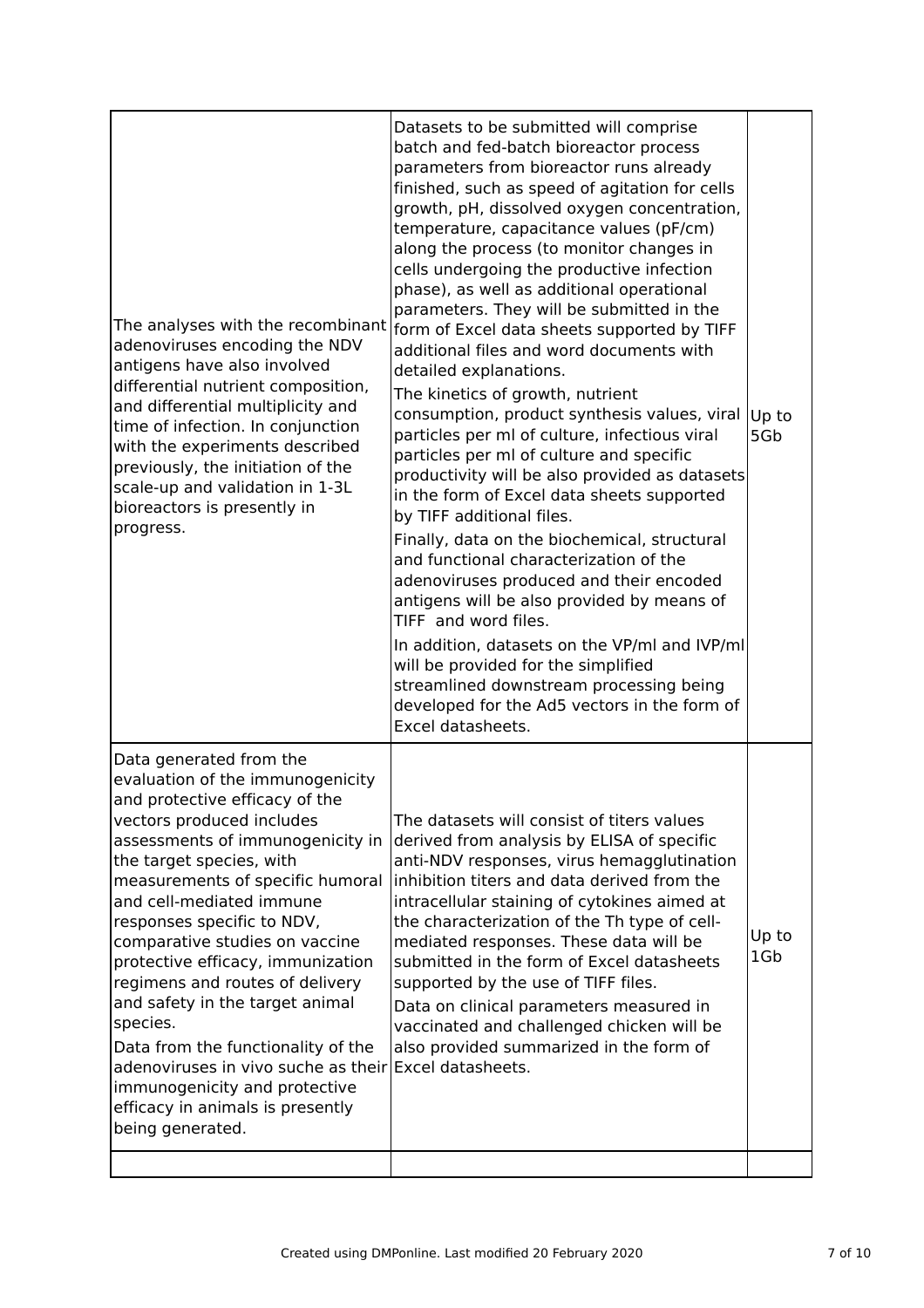### **Describe how the data was collected.**

A detailed description of the methods and technical analyses will be submitted together with each dataset, to support the quality of the experiments and measurements conducted. The data were collected as follows:

The kinetics of cell growth and virus production runs briefly described previously, evaluated in shake flask experiments and 1-3L bioreactors were analyzed by the Vi-Cell XR cell counter (Beckman Coulter, USA). This instrument works on the principle of Trypan blue dye exclusion, captures 50 images and provides an average value for viable cell density, percentage of viable cells, and cell diameter. The accuracy of the instrument is ±10% in the range of 0.2–10 106 cells/mL.

Flow cytometry acquisition was performed on a three-laser BD Fortessa-X20 cytometer, and results were analyzed by using the software FlowJo v10.2. Culture supernatant and cell disruption supernatants were collected, mixed and used for infection and quantification of GFP expression in adherent AD293 cells (with infection at different virus dilutions). They were used for infection of HEK293 adherent cells at different dilutions, aiming for quantification of GFP expression (by flow cytometry) and determination of IVPs/ml and specific IVPs/cell.

The method for the TCID50 performed on HEK293 (in assays in which no GFP is present) is described elsewhere. To prevent the effect of interday variability, all titres determined for each one of the experimental condition assayed were processed and titrated on the same assay. Also, the TCID50 value shown for the titres at the time of infection was calculated from the titre of the vial used to infect the culture. When evaluating different culture conditions, TCID50 was calculated from the mixture of culture and disruption supernatants or from the disruption supernatant, depending on the type of experiment.

Data generated during the bioreactors runs were extracted from the corresponding interface softwares from the companies Applikon Biotechnology for the 1L and 3L bioreactors and Aber Instruments in the case of the capacitance datasets.

ELISA measurements for the detection of Ad5 viral particles was conducted following the manufacturer's directions (QuickTiter™ Adenovirus Titer Immunoassay Kit, Cell BioLabs). The detection of specific antibodies to NDV was conducted by using the NDV IDvet Reference kit for F protein detection (NDVS-10P) while hemagglutination inhibition assays were performed following standard procedures described elsewhere.

### **What is the value of your data to the research community?**

The value for the research community comes from the fact that vaccine production based on viral vectors or virus production for gene therapy often requires of advanced process strategies in order to overcome limitations of conventional cultures. It is also a frequent fact that laboratory research is hardly able to reach the industry because of limitations in the establishment or scale-up of a production process. Overcoming such limitations and arriving to a scalable process with a specific fed-batch strategy instead of using perfusion bioreactors constitutes a significant technological achievement that provides new opportunities for adenovirus vaccine production. Fed-batch cultivation, as encountered in the experiments performed, using the media and conditions identified, alleviates in part the difference in metabolic requirements of HEK293 during the phases of cell growth and virus production. It is operationally simpler than perfusion and is reliable and flexible for implementation in different types of facilities. It is a means for manufacturing costs reduction compared to processes that require medium exchange. Data compiled also accounts for a new streamlined downstream processing, monitoring methods, control strategies for quantification of the viral products and advanced process characterization.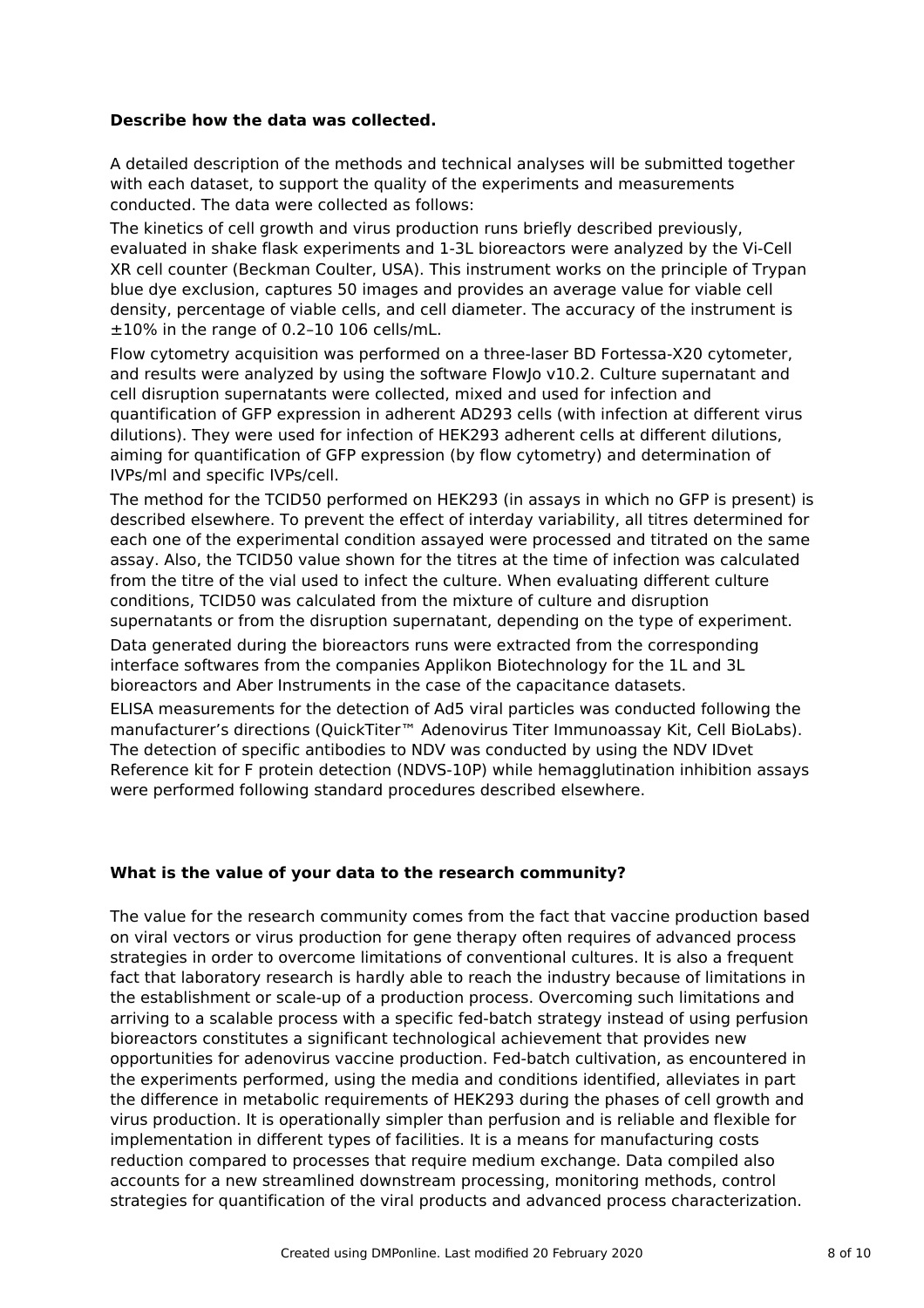Thus, the strategies leading here to a production process of a new NDV adenovirus vaccine are part of a new technological platform that can be replicated (for the expression of antigens from phylogenetically distant isolates, for instance) or rapidly adapted to other viral diseases affecting poultry (i.e. avian influenza) or small farm animals of economic importance in African or developing countries. The process scale-up is being completed and is generating a considerable and complete data set that will serve as reference for the development of similar processes in the area of viral vectors production or can be certainly valid for the re-usage of the information for a variety of purposes (*i.e.* study of HEK293 cells monitored by capacitance values before and after viral infection, and during the virus production phase). Further process intensification is possible and can be also explored by potential data users. The scientific/industrial community interested in process development and vaccine production are potential users of these data as well as academic and industry Institutions related to the recipients of this technology.

#### **What documentation and metadata will accompany the data? Please consider the use of metadata standards when explaining your data.**

Data will be clearly described, with supporting information accompanying the datasets to be submitted. It will include complete documentation such as standard operating procedures supporting how the data was generated, processed and preserved. Appropriate references of technical documentation such as operator or instrument manuals will be also provided. Megadata documentation will deepen the details on how data was obtained, how it was created and organized (for each experiment described), why and when, and how to access it. It will provide stable identifiers for submitted datasets and will allow public access to data without unnecessary restrictions. Any additional information providing clarity on the meaning of the datasets, which make them understandable, interpretable and re-usable by the research community, will be joined to the submission.

# **Ethical and Legal issues**

### **Are there any ethical issues that will complicate the publication of the data? If so, what provisions have been made regarding the sharing of research results?**

There are no ethical issues related to the publication of the data. The animal experiment protocols were signed and approved by the corresponding Institutional Committees of Ethics

### **Is there an obligation to re-submit your project to an ethical review to assess whether the data from the project can be shared?**

There is no motive that justifies a re-submission.